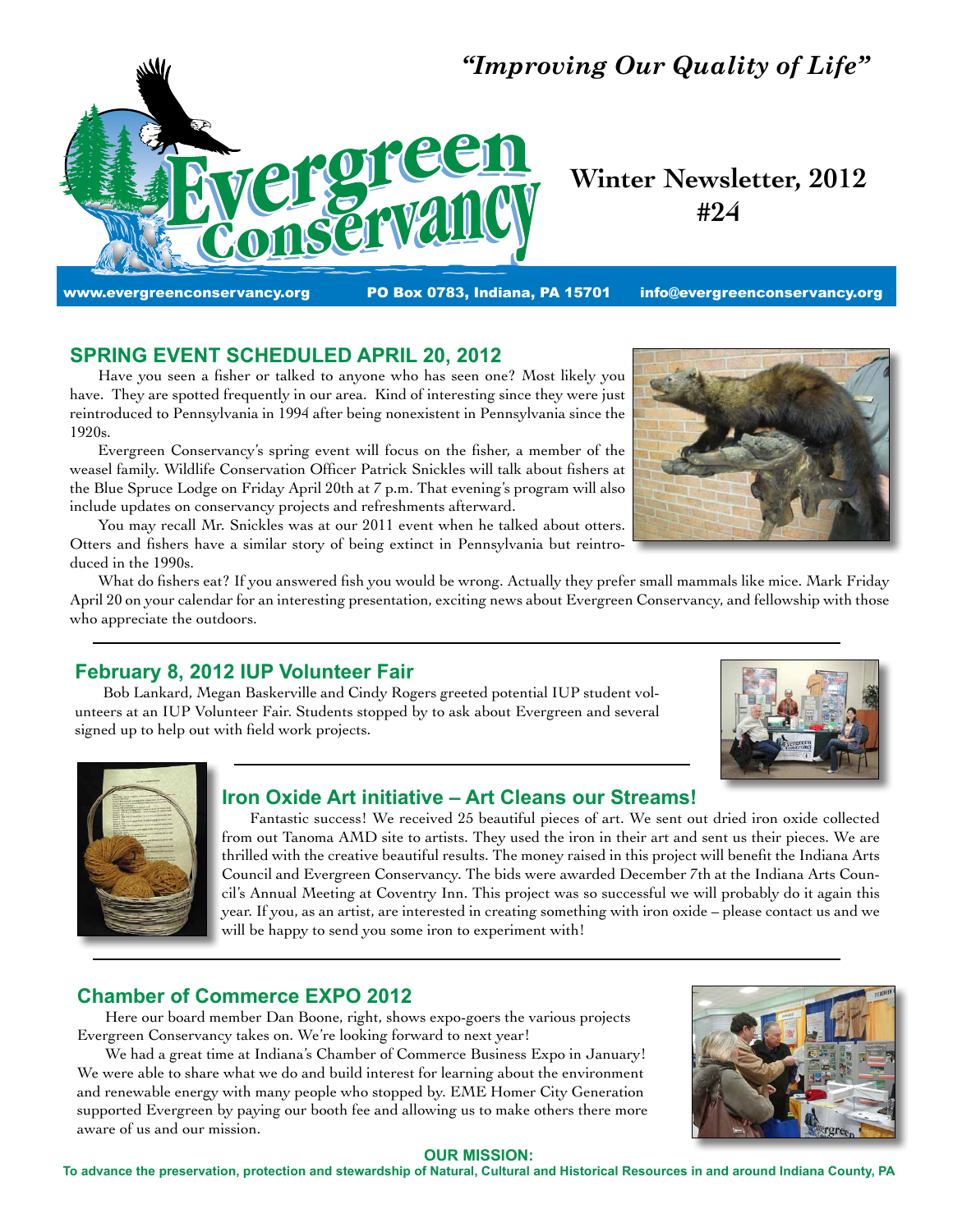### **Environmental Education News**

#### **Scheduling Programs**

 We are starting to schedule environmental programs for the spring/summer. If you know of any groups that would like to come out to the Tanoma AMD site and participate in a variety of programs, please get in touch with us.

#### **Celebrate Your Wetlands!**

 While most eyes were focused on the beloved groundhog to the north, February 2nd also marked the 41st World Wetland

Day. People across the globe gathered to shed more light on, and enjoy, one of our most valuable resources – the wetland. What makes a wetland a wetland? There are so many names for them – swamps, bogs, marshes – that it is hard to nail down a specific definition. According to the Ramsar Convention on Wetlands (the group that began World Wetlands Day in 1971 in Ramsar, Iran) a wetland is piece of ground that is saturated with water permanently or occasionally throughout the year. The many different types of wetlands are based on the vegetation seen at each site. For example, if a wetland can sustain trees, it is known as a swamp. If it supports just grasses, it is a marsh.



 Wetlands, previously seen as nuisances and mosquito breeding grounds, are now known for the great benefits they offer. For example, they serve as natural water purifiers, flood control, shoreline stability, and reservoirs of biodiversity. Unfortunately, 56% of all wetlands in PA have been lost from the 1780s-1980s, according to an EPA study done in the 1990s. This may have occurred naturally, or from human activities like filling in wetlands for development or for cropland. But we have many wetlands still in Indiana County, and they are a great resource in treating AMD The theme for 2012 is "Wetlands and Tourism." What a great reason to get out and visit the wetlands in our own area!

*by Megan Baskerville*

### **Evergreen Conservancy Project Updates**

Visit our web site to learn more about these projects… [www.evergreenconservancy.org](http://www.evergreenconservancy.org)

#### **Tanoma:**

Work was done on weirs and incoming pipes to increase the dissolved oxygen in the water. We are tracking the DO levels. DEP toured the site and will be doing additional work on the site. At present there is too much water coming into the system to be efficiently treated. We are working with DEP to make additional changes and hopefully increase the efficiently. Because of the high water levels the water turbine will have to be removed and the concept rethought. The wind turbine is being repaired due to wind damage but will still be running. We hope to have it powering a water aerator within the next few months.

#### **Water Monitoring:**

- Our datalogger water monitoring project is continuing to gain momentum as we continue to install dataloggers and train more volunteers on the data collection process in the field. We have now installed 22 dataloggers and are working with a second group of volunteers to download data on a second loop.
- If you have a creek of concern or would like to volunteer with this project please let us know. We would appreciate volunteers to help with the installations and also to help go out once or twice a month to download the data.
- If you are interested in becoming a water monitoring volunteer with this project, please contact us at [info@evergreenconservancy.com](mailto:info@evergreenconservancy.com). Time commitments vary, and we are looking for volunteers to come on our bimonthly uploads when their schedule allows!

#### **Canoe Launch/Take out in Homer City**

Thanks to the work of all the partners on this project a low impact launch/take out **is** going to happen in Homer City! The Homer City Borough, PENNDOT, Indiana County Planning Office, PASEC, WPC, and Evergreen Conservancy worked together to get the project approved and the Borough has started to work on the site. They will get it done as the weather cooperates. Western Pa Conservancy is funding the project with a grant. Reed more about it at: [http://www.pittsburghlive.com/x/blairsvilledispatch/print\\_780861.html](http://www.pittsburghlive.com/x/blairsvilledispatch/print_780861.html)

#### **WHAT WE CONSERVE:**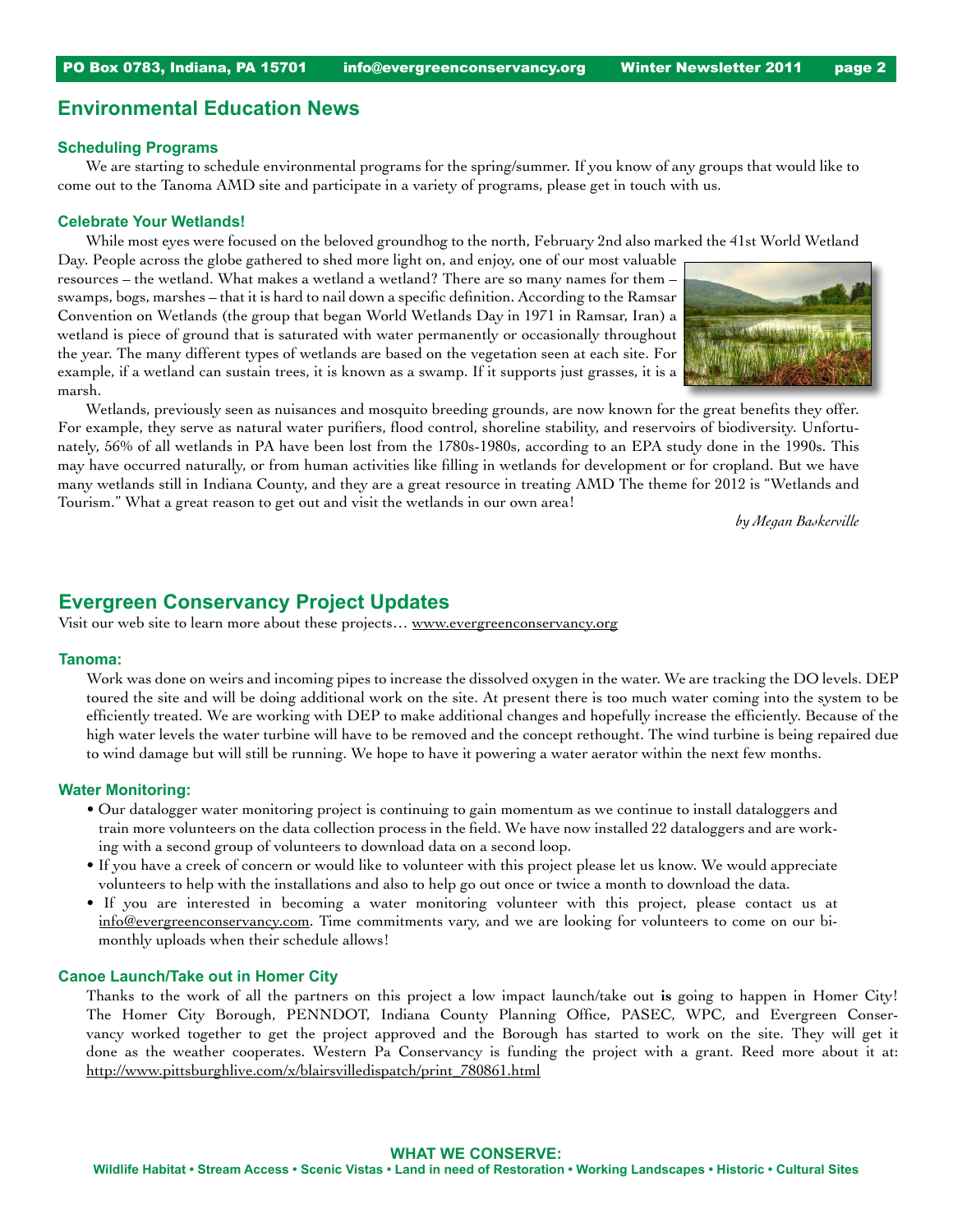Evergreen Conservancy www.evergreenconservancy.org Winter Newsletter 2011 **page 3** 

If you believe that we need to protect our planet, visit [www.GoodPawsGoodCause.org,](http://www.GoodPawsGoodCause.org) an on-line store for good people and good pets! 10% of every Fur The Earth™ purchase benefits Evergreen Conservancy and The Conservation Fund. **Thanks to GoodPawsGoodCause for their year-end donation to Evergreen Conservancy.** 

# **Many Thanks for the good-good Java that [The Commonplace Coffeehouse & Roastery](http://thecommonplacecoffeehouse.com) donates to Evergreen Conservancy events!**



# **April 21, 2012 trail clean up**

 Evergreen Conservancy will conduct a clean up of the Hoodlebug Trail on Saturday April 21st beginning at 9 a.m. Volunteers will meet at the Homer City ball field parking lot. Recently the clean up has taken less than two hours

 To get to the meeting place take old 119 south through Homer City (Main Street), go past the high school. Take the first right and follow about ¼ to a stop sign. Turn right and cross the Hoodlebug Trial turn left and follow the trail to the parking lot.

# **Don't Forget To Check Out Our Evergreen Website www.evergreenconservancy.org For The Latest News.**

### **Find Us On facebook**

If you use facebook, please go to our new page and tell us if you like it. We can send you event notices and update you with current events! Become our Friend. Like

### **Evergreen Conservancy – Grant Work**

 We continue to work on our Colcom and Growing Greener Grants. We are purchasing and installing data loggers. Our web site created by IUP to keep our data is up and running.

 Quick Response Grant for Tanoma:

We applied for and received a quick response grant from WPCAMR to fix some structural problems at Tanoma and increase dissolved oxygen in the water. This work was completed but there is more to be done at the site.



 We should know in March if we will be getting a few other grants related to additional water monitoring and educational projects.

# **Join Evergreen Conservancy Today!**

Support the all-volunteer Evergreen Conservancy and its mission through your membership.

| Address: ___________                                                 | $E$ -mail:                     |
|----------------------------------------------------------------------|--------------------------------|
|                                                                      |                                |
|                                                                      |                                |
| Membership Levels:                                                   |                                |
| __________ \$15: Student \$25<br>\$45                                | steen Consert<br>\$70<br>\$100 |
| \$1 Youth (17 and under) \$1 Youth (17 and under) \$25. Business/Org |                                |
| Additional Donation: \$                                              |                                |
| Complete this form and send check to:                                |                                |
| Evergreen Conservancy, PO Box 0783, Indiana, PA 15701                | Improving our Quality of Life  |